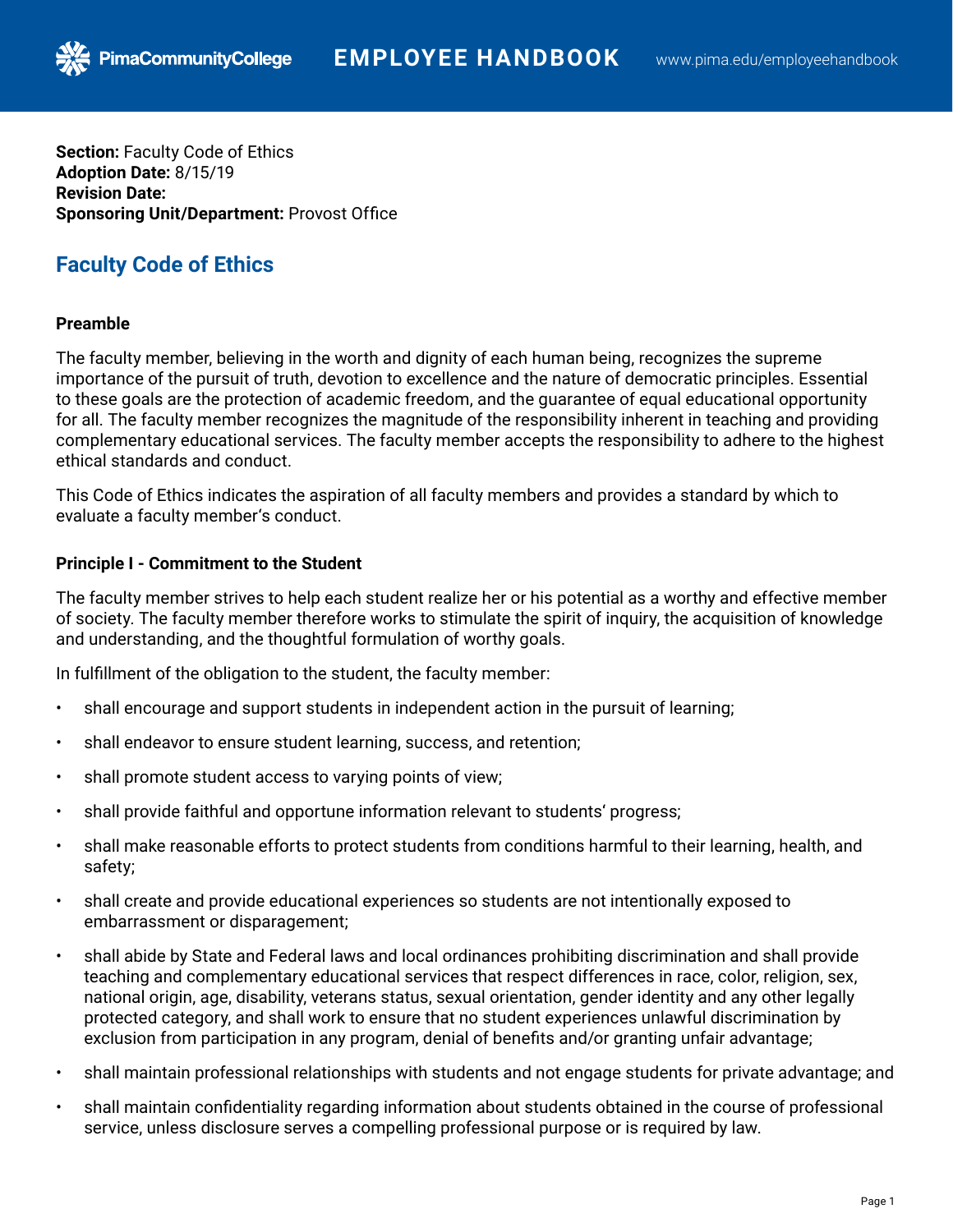#### **Principle II - Commitment to the Profession**

**PimaCommunityCollege** 

The education profession is vested by the public with a trust and responsibility requiring the highest ideals of professional service.

In the belief that the quality of the services of the education profession directly influences the nation and its citizens, the faculty member shall exert every effort to raise professional standards, to promote a climate that encourages the exercise of professional judgment to achieve conditions which attract persons worthy of the trust to careers in education, and to assist in preventing the practice of the profession by unqualified persons.

In fulfillment of the obligation to the profession, the faculty member:

- shall represent himself/herself accurately and honestly in any application for a professional position(s) or in any other representation of professional qualifications, and shall make full disclosure of all material facts related to competencies and qualifications;
- shall maintain confidentiality regarding information about colleagues obtained in the course of professional service unless disclosure serves a compelling professional purpose or is required by law;
- shall refrain from false or malicious statements about colleagues or about candidates for professional positions;
- shall refuse any gratuity, gift, or favor that might impair or appear to influence professional decisions or actions;
- shall encourage persons who are qualified in respect to character, education or other relevant attribute(s) to enter into the profession; and
- shall work to ensure that only qualified faculty members engage in the practice of teaching and delivery of complementary educational services.

#### **Principle III – Commitment to the College**

The faculty member, believing in the mission of the College, demonstrates and promotes organizational values in his/her teaching and other service for the College. The work of the professional faculty member includes service to students, the profession, the College, the campus and Pima County. The roles of the professional faculty member include instructor and provider of complementary educational services, departmental colleague, College and community citizen, mentor and applied researcher. Therefore, the inclusion and participation of faculty members in the life of the College is essential in creating a culture conducive for student learning.

In fulfillment of the obligation to the College, the faculty member:

- shall promote rational dialogue and debate about the standards, strengths, achievements, opportunities and challenges of the College;
- shall provide educational leadership and service to the College for institutional advancement;
- shall help create readiness for institutional change;
- shall respect, respond to, and advocate for the needs of the diverse external community;
- shall exercise professional ethics and individual accountability in the discharge of all duties, assignments and service to the College;